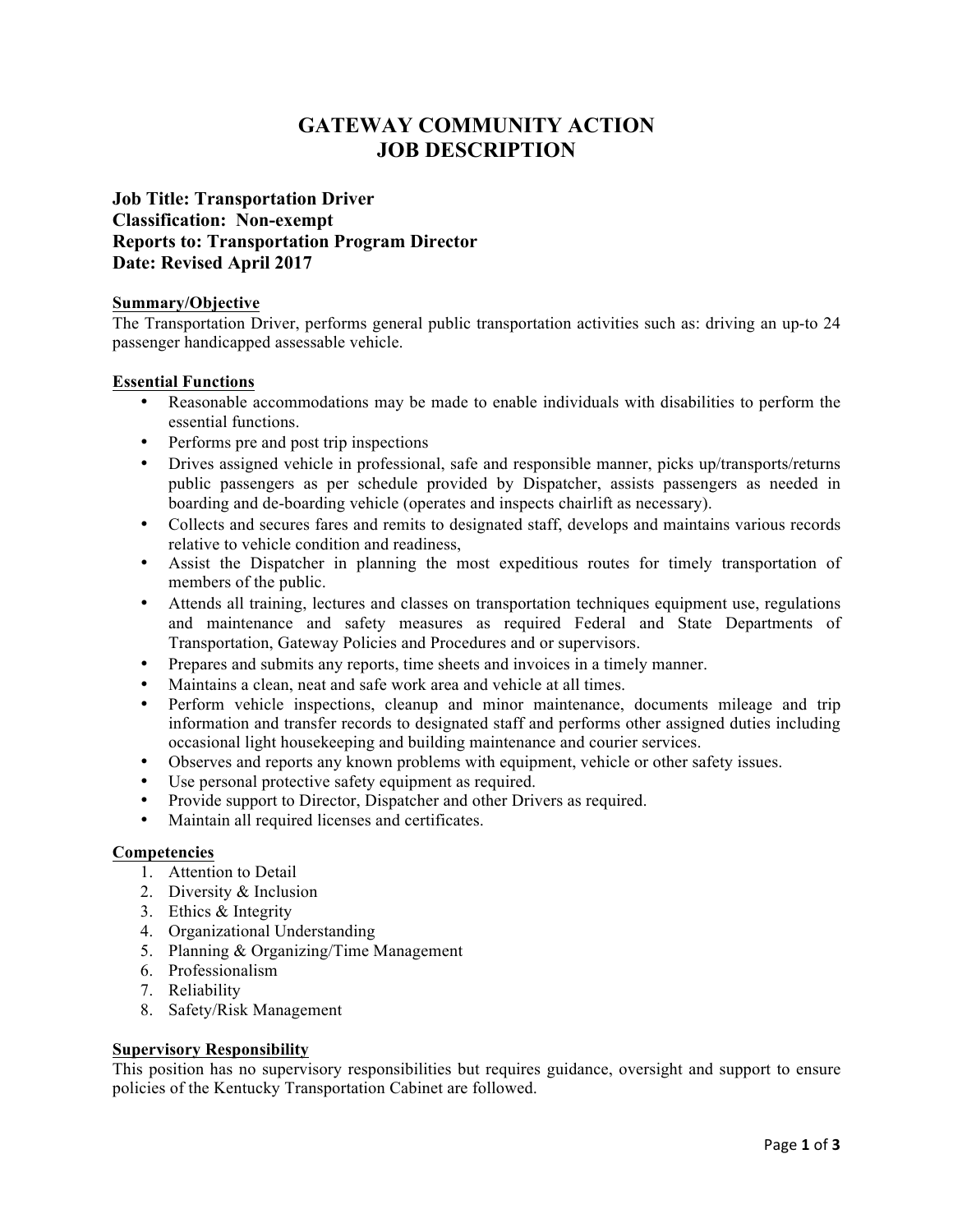### **Work Environment**

Both inside and outside work environment required. Exposure to heat, dampness, dust, dirt, fumes, airborne particles are all possibilities.

#### **Physical Demands**

Moderate physical effort is required. Regularly required to stand, walk, sit and carry objects occasionally weighing up to 75 pounds.

#### **Position Type/Expected Hours of Work**

Position may be part-time or full-time dependent upon routes and scheduling.

#### **Travel**

Travel is primarily local during the business day, although some out-of-area may be expected.

#### **Required Education and Experience**

High School Diploma or GED

#### **Preferred Education and Experience**

Previous experience with driving a school bus or other public transportation is a plus.

#### **Additional Eligibility Qualifications**

A valid KY Driver's License as well as a clean driving record and criminal background check is required. Gateway Community Action is a drug free workplace and a clean pre-employment drug test is required as well as ongoing random drug testing. Must be willing to attend all trainings as required by the Kentucky Transportation Cabinet, Office of Transportation Delivery and/or Gateway Community Action. Must maintain CPR/First Aid certification.

#### **AAP/EEO Statement**

Gateway Community Action provides equal employment opportunity to all individuals regardless of their race, color, creed, religion, gender, age, sexual orientation, national origin, disability, veteran status, or any other characteristic protected by state, federal, or local law.

#### **Other Duties**

Please note this job description is not designed to cover or contain a comprehensive listing of activities, duties or responsibilities that are required of the employee for this job. Duties, responsibilities and activities may change at any time with or without notice.

#### **Signatures**

This job description has been approved by all levels of management:

| <b>Executive Director:</b> | Date: |
|----------------------------|-------|
|                            |       |
| HR/EEO Director:           | Date: |

Employee signature below constitutes employee's understanding of the requirements, essential functions and duties of the position.